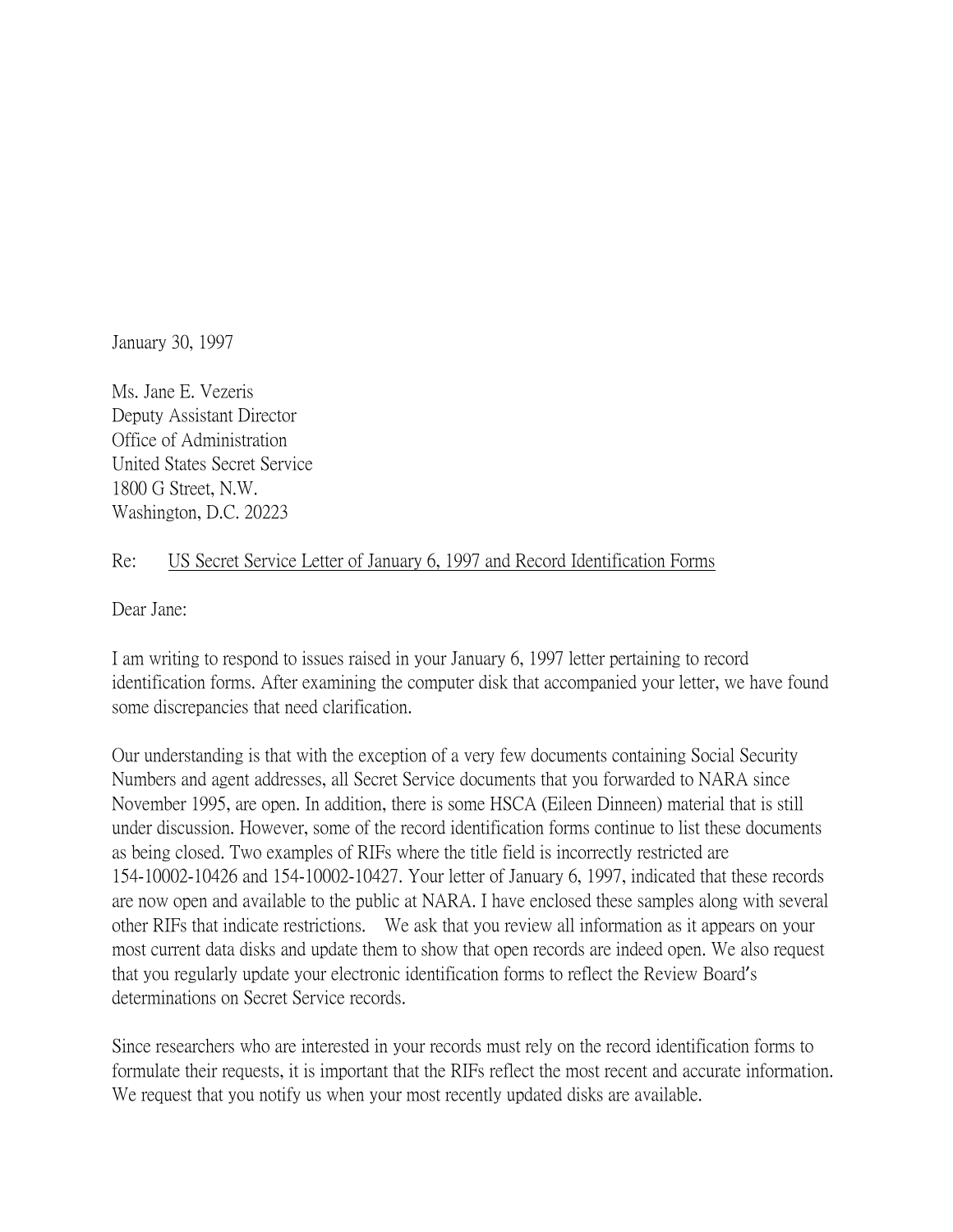In addition, on two of the RIFs that were included with your disk on January 6, 1997, there appear to be slight discrepancies. The RIF for 154-10002-10477 identifies this document as being 13 pages in length. Our copy only has 3 pages. Are there additional pages in this document? Also, the RIF for 154-10002-10464 should say 2 pages instead of 1. That document should include the sample letter as the second page.

On another matter raised by your January 6, 1997 letter, in the category of "Internal Messages from Chief James J. Rowley (Item #6)," we note that June 1964 has two folders. We received records from Folder No. 1, but we have not seen any materials from Folder No. 2. Would you please forward the records from Folder No. 2 to our office for review?

With regard to the computer printouts, we note that two of these records contain Social Security Numbers, which the Review Board will postpone at your request. These documents are: 154-10002-10434 [Michael Paine] and 154-10002-10436 [Mark Lane].

On the printout for President John Fitzgerald Kennedy, we note that your file contained a photograph from 1963. We ask that you provide us with this photograph from President Kennedy's file.

We appreciate your assistance with these issues.

Sincerely yours,

David G. Marwell Executive Director

cc: Mr. Donald Personette

enclosures